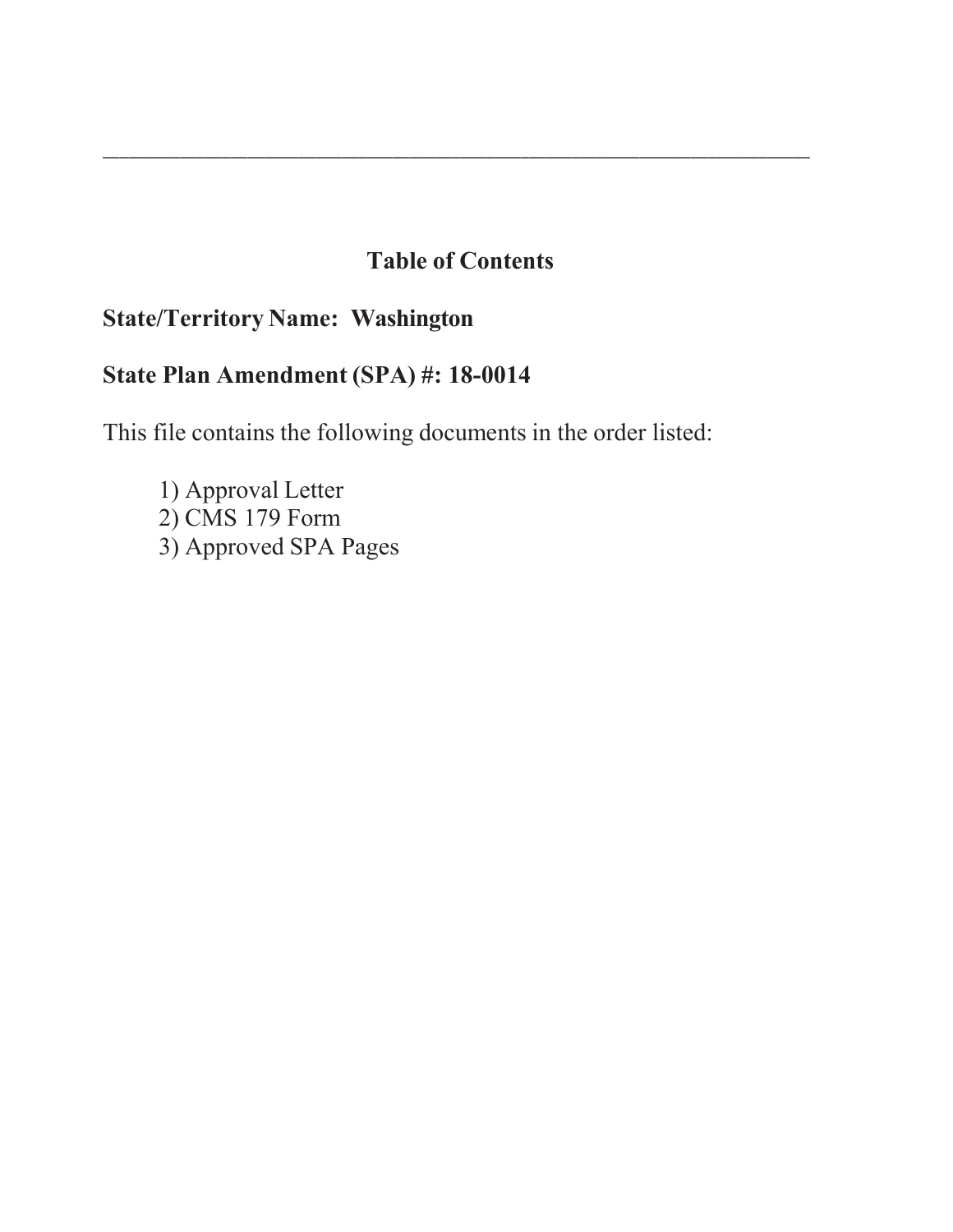DEPARTMENT OF HEALTH & HUMAN SERVICES Centers for Medicare & Medicaid Services Seattle Regional Office 701 Fifth Avenue, Suite 1600, MS/RX-200 Seattle, WA 98104



Division of Medicaid & Children's Health Operations

August 15, 2018

Susan Birch, Director MaryAnne Lindeblad, Medicaid Director Health Care Authority PO Box 45502 Olympia, WA 98504-5010

RE: Washington State Plan Amendment (SPA) Transmittal Number WA-18-0014

Dear Ms. Birch and Ms. Lindeblad:

The Centers for Medicare & Medicaid Services (CMS) has completed its review of the enclosed State Plan Amendment (SPA), Transmittal Number WA-18-0014. This SPA establishes temporary management and receivership for Intermediate Care Facilities for Individuals with Intellectual Disabilities (ICF/IID) that are experiencing deficiencies that do not immediately jeopardize the health and safety of individuals.

This SPA is approved effective August 1, 2018. Enclosed is a copy of the CMS-179 summary form, as well as the approved pages for incorporation into the Washington State Plan.

If there are any questions concerning this approval, please contact me or your staff may contact Betsy Conklin at Elizabeth.Conklin@cms.hhs.gov or at 206-615-2357.

Sincerely,

Associate Regional Administrator

Enclosure

cc: Ann Myers, HCA Loida Baniqued, DSHS Gerald Heilinger, DSHS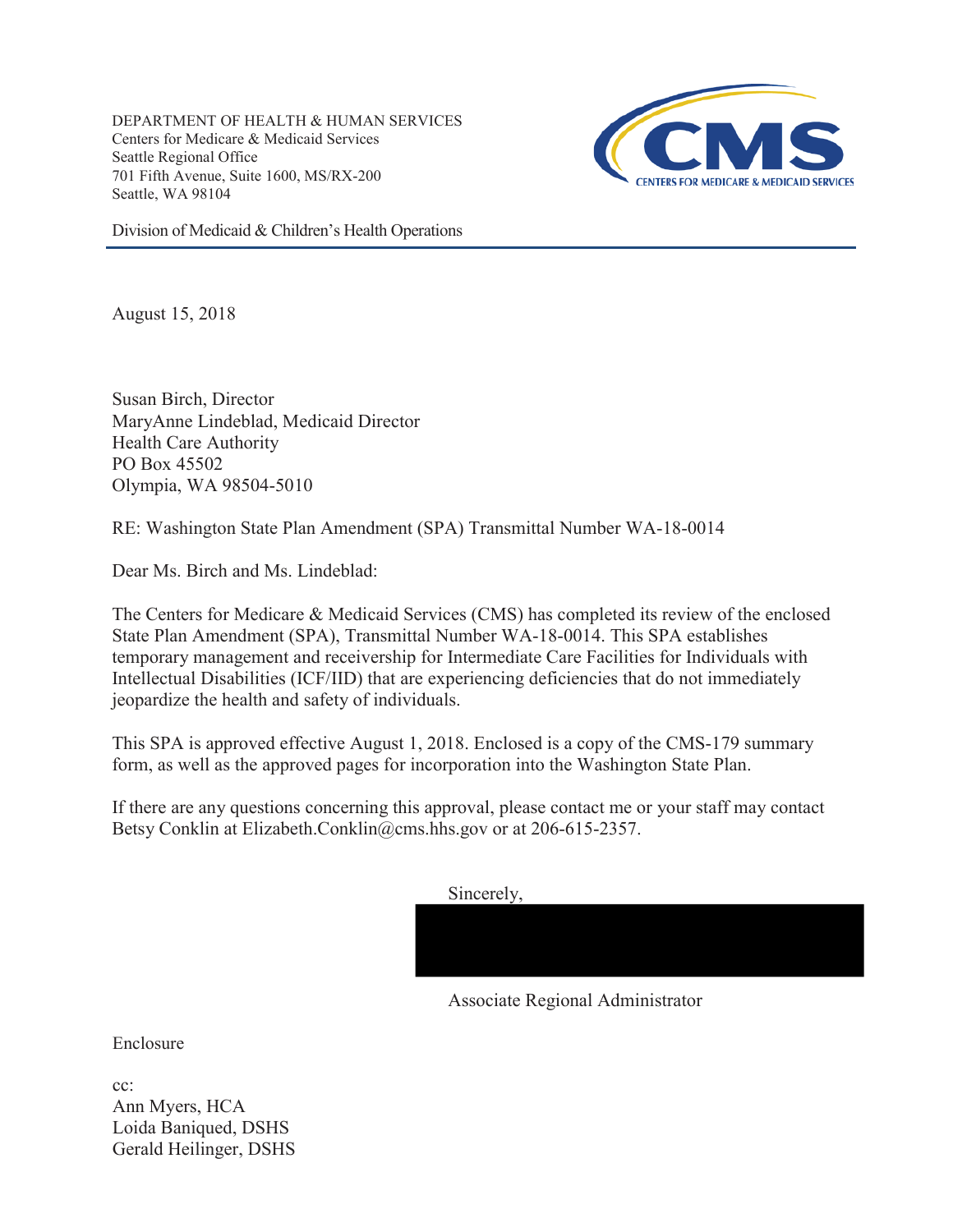| DEPARTMENT OF HEALTH AND HUMAN SERVICES<br><b>HEALTH CARE FINANCING ADMINISTRATION</b>                                                                               |                                                                                                                                             | <b>FORM APPROVED</b><br>OMB NO. 0938-0193 |
|----------------------------------------------------------------------------------------------------------------------------------------------------------------------|---------------------------------------------------------------------------------------------------------------------------------------------|-------------------------------------------|
| <b>TRANSMITTAL AND NOTICE OF APPROVAL OF</b><br><b>STATE PLAN MATERIAL</b>                                                                                           | 1. TRANSMITTAL NUMBER:<br>18-0014                                                                                                           | 2. STATE<br>Washington                    |
| <b>FOR: HEALTH CARE FINANCING ADMINISTRATION</b>                                                                                                                     | 3. PROGRAM IDENTIFICATION: TITLE XIX OF THE<br>SOCIAL SECURITY ACT (MEDICAID)                                                               |                                           |
| TO: REGIONAL ADMINISTRATOR<br><b>HEALTH CARE FINANCING ADMINISTRATION</b><br>DEPARTMENT OF HEALTH AND HUMAN SERVICES                                                 | <b>4. PROPOSED EFFECTIVE DATE</b><br><b>August 1, 2018</b>                                                                                  |                                           |
| 5. TYPE OF PLAN MATERIAL (Check One):                                                                                                                                |                                                                                                                                             |                                           |
| NEW STATE PLAN                                                                                                                                                       | AMENDMENT TO BE CONSIDERED AS NEW PLAN                                                                                                      | <b>X AMENDMENT</b>                        |
| COMPLETE BLOCKS 6 THRU 10 IF THIS IS AN AMENDMENT (Separate Transmittal for each amendment)                                                                          |                                                                                                                                             |                                           |
| 6. FEDERAL STATUTE/REGULATION CITATION:<br>1902(i) of the Social Security Act                                                                                        | 7. FEDERAL BUDGET IMPACT:<br>a. FFY 2018 \$0<br>b. FFY 2019 \$0                                                                             |                                           |
| 8. PAGE NUMBER OF THE PLAN SECTION OR ATTACHMENT:                                                                                                                    | 9. PAGE NUMBER OF THE SUPERSEDED PLAN SECTION<br>OR ATTACHMENT (If Applicable):<br>Attachment 4.35-H pages $\frac{1}{2}$ , 1, 2 and 3 (P&1) |                                           |
| Attachment 4.35-H pages $\frac{1}{2}$ , 3 1, 2 and 3 (P&1)                                                                                                           |                                                                                                                                             |                                           |
| 10. SUBJECT OF AMENDMENT:<br>Temporary Management or Receivership of ICF/IID Facilities as an Alternate Sanction                                                     |                                                                                                                                             |                                           |
| 11. GOVERNOR'S REVIEW (Check One):<br>GOVERNOR'S OFFICE REPORTED NO COMMENT<br>COMMENTS OF GOVERNOR'S OFFICE ENCLOSED                                                | $\boxtimes$ OTHER, AS SPECIFIED: Exempt                                                                                                     |                                           |
| NO REPLY RECEIVED WITHIN 45 DAYS OF SUBMITTAL                                                                                                                        |                                                                                                                                             |                                           |
|                                                                                                                                                                      | 16. RETURN TO:                                                                                                                              |                                           |
|                                                                                                                                                                      | <b>Ann Myers</b><br><b>Rules and Publications</b>                                                                                           |                                           |
|                                                                                                                                                                      | <b>Division of Legal Services</b>                                                                                                           |                                           |
|                                                                                                                                                                      | <b>Health Care Authority</b>                                                                                                                |                                           |
|                                                                                                                                                                      | 626 8th Ave SE MS: 42716                                                                                                                    |                                           |
|                                                                                                                                                                      | Olympia, WA 98504-2716                                                                                                                      |                                           |
| 12. SIGNATURE OF TATE GEI YOFF IAL:<br>13. TYPED NAME:<br>Mary Anne Lindeblad<br><b>14. TITLE:</b><br><b>Director</b><br><b>15. DATE SUBMITTED:</b><br>$7 - 18 - 18$ |                                                                                                                                             |                                           |
| FOR REGIONAL OFFICE USE ONLY<br>$7 - 19 - 18$                                                                                                                        | 18. DATE APPROVED:                                                                                                                          |                                           |
| PLAN APPROVED - ONE COPY ATTACHED                                                                                                                                    | 8/15/18                                                                                                                                     |                                           |
| 17. DATE RECEIVED:<br>19. EFFECTIVE DATE OF APPROVED MATERIAL:                                                                                                       | 20. SIGNATURI                                                                                                                               |                                           |
| 8/1/18<br>21. TYPED NAME:<br>David L. Meacham                                                                                                                        | <b>22. TITLE:</b><br>Associate Regional Administrator                                                                                       |                                           |

7/8/18: State authorized P&I change to block 8 and 9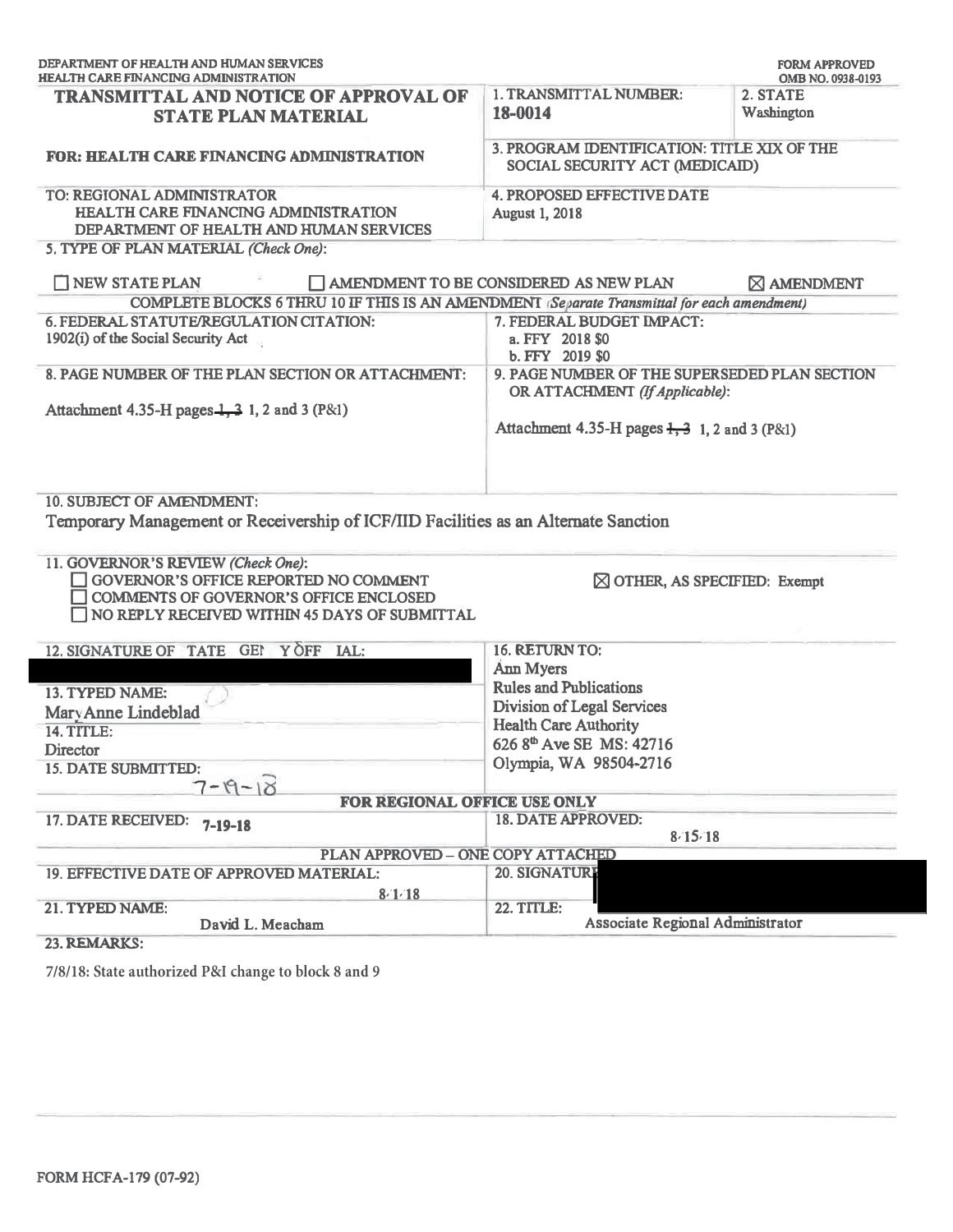STATE PLAN UNDER TITLE XIX OF THE SOCIAL SECURITY ACT

State WASHINGTON

### **ELIGIBILITY CONDITIONS AND REQUIREMENTS**

Enforcement of Compliance for Intermediate Care Facilities for Individuals with Intellectual Disabilities ICF/IID

**Additional Remedies:** Describe the criteria (as required at §1902(i)(1)(B)) for applying the additional remedy.

I. Termination of agreement when the immediate jeopardy is not abated/removed

If there is immediate jeopardy to resident health or safety, the state terminates the ICF/IID's provider agreement within 23 calendar days from the date of notice to the facility.

- II. Termination of agreement or non-renewal when there is no immediate jeopardy or the immediate jeopardy is abated/removed
	- A. If, prior to the termination date, the facility removes the serious and immediate threat, but a Condition of Participation (CoP) is still not met, the state may extend the compliance deadline for up to 90 days.
	- B. When immediate jeopardy does not exist, the state terminates an ICF/IID's provider agreement no later than 90 calendar days from the finding of noncompliance, if the facility does not meet the CoPs.
- III. In lieu of termination of agreement

In lieu of termination of agreement, the state may consider imposing one or more of the following sanctions if deficiencies do not immediately jeopardize the health and safety of individuals. The application of the alternative sanctions are in accordance with current state laws.

With the exception of denial of payment for new admissions, the timing and notice of the alternative sanctions begin on the date the facility receives the written notice and Statement of Deficiencies, as documented by the Certified Mail Return Receipt. The facility has 45 days (state licensed ICFs) or 60 days (Residential Habilitation Centers) from the date the facility receives formal verbal notice of the state's findings (known as the "exit date") for the correction to be accomplished.

- A. A Directed Plan of Correction (DPOC)
	- 1. The state may impose a DPOC when the Conditions of Participation (CoPs) are out of compliance. The state chooses a DPOC when it determines the facility needs to make specific systemic changes in order to gain compliance and it has (or will be) unable to do so.

Back to TOC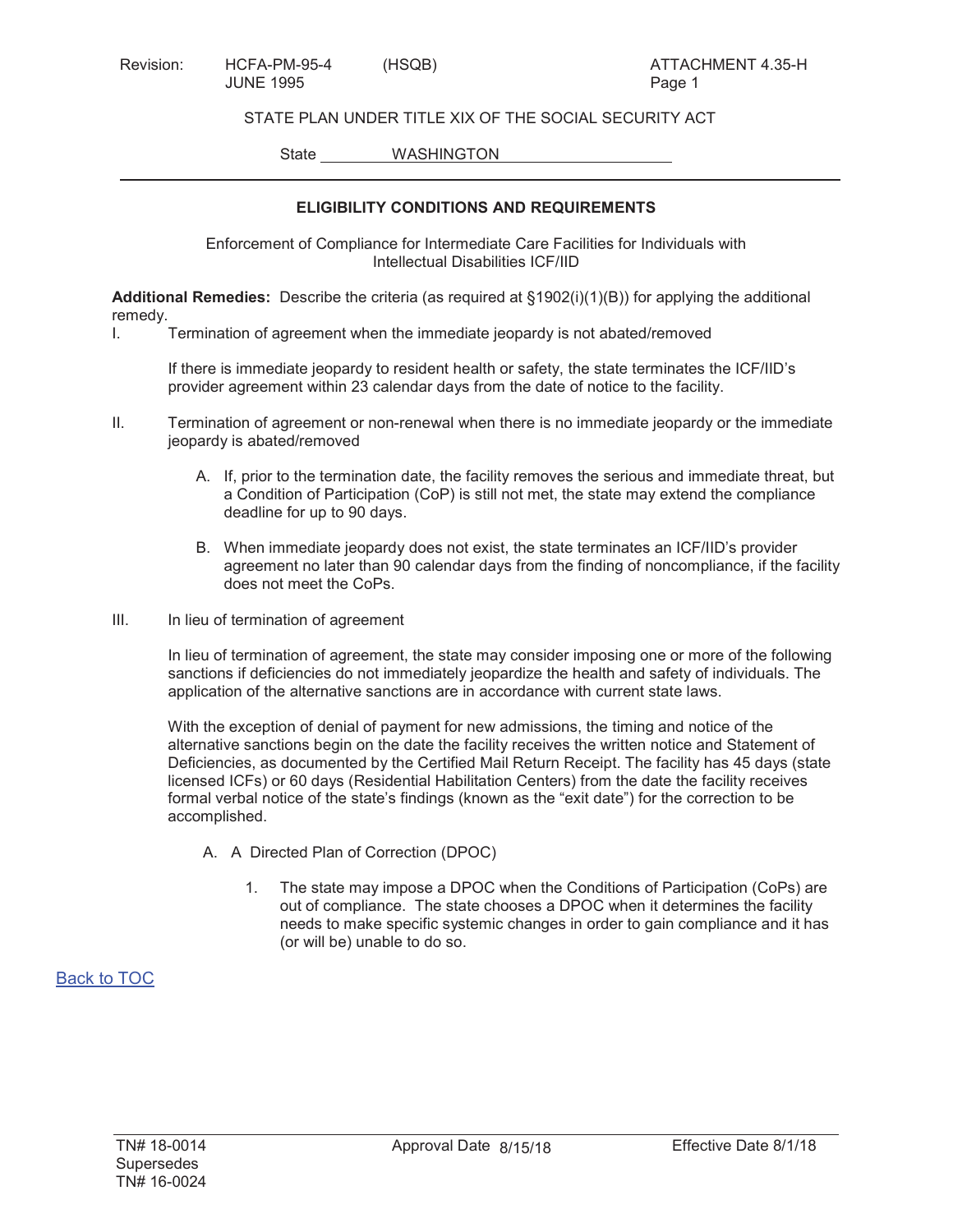### STATE PLAN UNDER TITLE XIX OF THE SOCIAL SECURITY ACT

State WASHINGTON

Enforcement of compliance for ICF/ICDs (contd)

- 2. A DPOC is a plan of correction that contains all the elements of a traditional Plan of Correction (POC). It differs from a traditional POC in that the state develops the DPOC, not the facility. The facility must take action or accomplish the DPOC within specified time frames.
- 3. If the facility fails to achieve substantial compliance after complying with the DPOC, the state may impose another alternative sanction or sanctions until the facility achieves substantial compliance or it is terminated from the Medicaid program. The state measures substantial compliance when it determines the facility has complied with the DPOC and meets the requirements of the CoPs.
- B. Directed In-Service Training
	- 1. The state may impose directed in-service training when the CoPs are out of compliance. The state chooses directed in-service training when it determines the facility needs the acquisition of specific knowledge in order to make specific systemic changes in order to gain compliance and it has (or will be) unable to do so.
	- 2. The state may choose directed in-service training when it concludes that education is likely to correct the deficiencies. This remedy requires the staff of the ICF/IID to attend in-service training program(s). The purpose is to provide knowledge required to achieve compliance and remain in compliance with the CoPs.
	- 3. The state measures substantial compliance when facility staff successfully complete the directed in-service-training and the facility meets the requirements of the CoPs.
- C. State Monitoring
	- 1. The state may impose state monitoring when the CoPs are found to be out of compliance. The state chooses state monitoring when it determines the facility needs close monitoring of the implementation of its PoC or the DPOC to ensure the Plan is fully implemented and the systemic changes required are progressing and occur as needed in order to gain compliance, and the facility has (or will be) unable to do so.
	- 2. A state monitor oversees the correction of cited deficiencies in the facility as a safeguard against further noncompliance when a situation with a potential for jeopardizing health and safety has occurred, but has not risen to the level of immediate jeopardy.
	- 3. The state measures substantial compliance when it receives assurance from the state monitor that the facility has completed the PoC or DPOC and meets the requirements of the PoC.